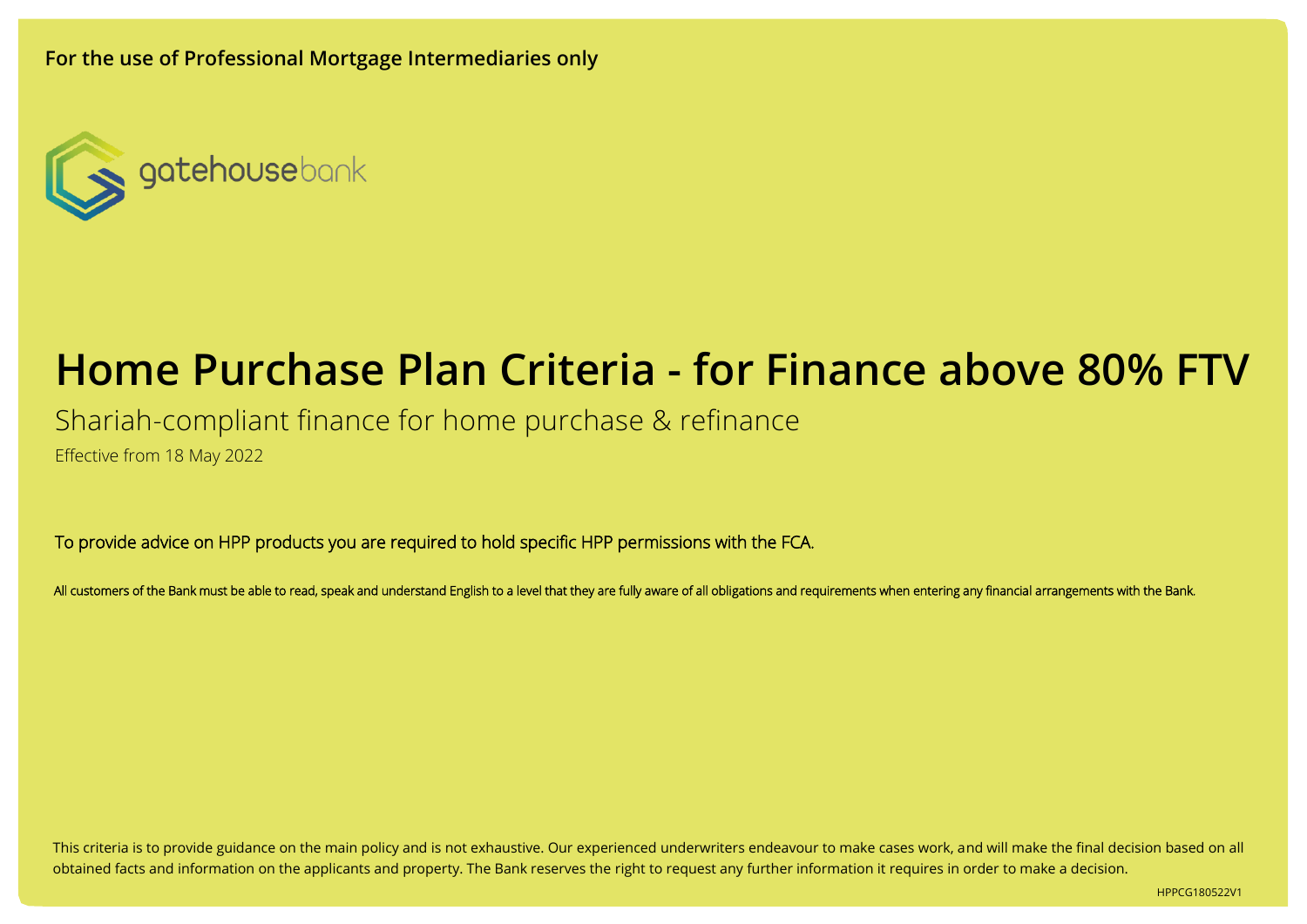

### **Why choose Gatehouse Bank?**

- Up to 90% FTV for first-time buyers ('first-time buyer' defined as someone that has never owned or been party to finance on a property in the UK or elsewhere – applies to all applicants for FTB Finance)
- Up to 90% FTV for Purchasers, Home Movers or those Refinancing
- No early payment charges are payable
- Dedicated, professional and experienced Business Development Managers
- Every application is individually reviewed
- Fast decision in principle
- A range of Green and ethical financing options, for UK residential property
- A Shariah-compliant alternative to traditional mortgages, where rent is charged rather than interest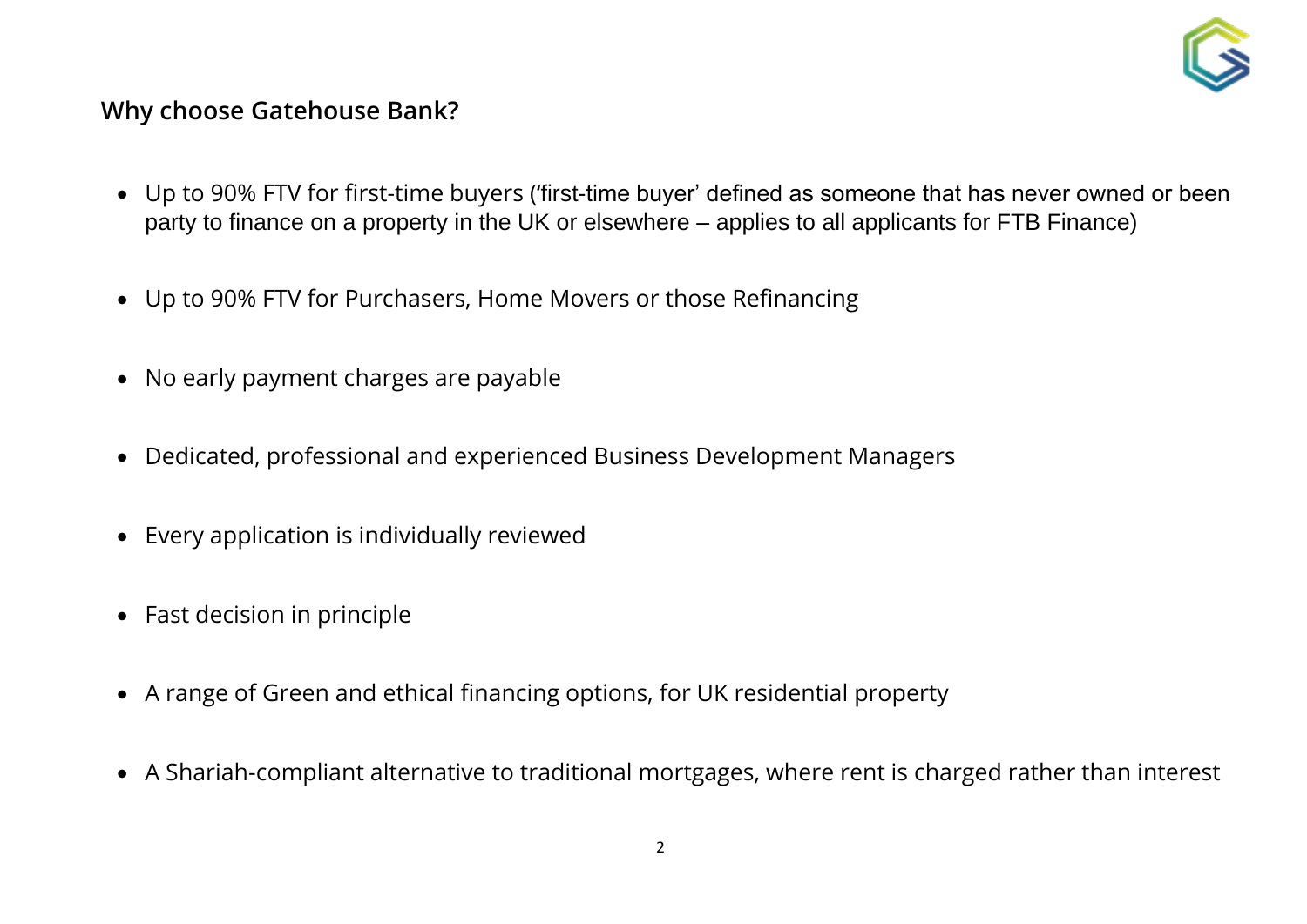

## **Residential Home Finance**

| A SHARIAH-COMPLIANT<br><b>ALTERNATIVE TO</b><br><b>TRADITIONAL</b><br><b>MORTGAGES</b>            | <b>UP TO 90% FTV FOR FTBs,</b><br><b>PURCHASERS, HOME</b><br><b>MOVERS AND FOR</b><br><b>REFINANCE</b> | <b>PAY RENT NOT</b><br><b>INTEREST</b>                             |
|---------------------------------------------------------------------------------------------------|--------------------------------------------------------------------------------------------------------|--------------------------------------------------------------------|
| <b>NO EARLY PAYMENT</b><br><b>CHARGES</b>                                                         | <b>GREEN FINANCE</b><br><b>reduced Rental Rates</b><br>& Carbon Neutral                                | <b>MIN/MAX FINANCE</b><br><b>£75K - £500K</b>                      |
| <b>Green Products including</b><br><b>New Build Houses</b><br>$\mathbf{g}$<br><b>Flats to 90%</b> | <b>ACQUISITION &amp; RENT</b><br><b>OVER</b><br><b>2 or 5 YEAR FIXED TERMS</b>                         | <b>EMPLOYED,</b><br><b>SELF-EMPLOYED</b><br><b>AND CONTRACTORS</b> |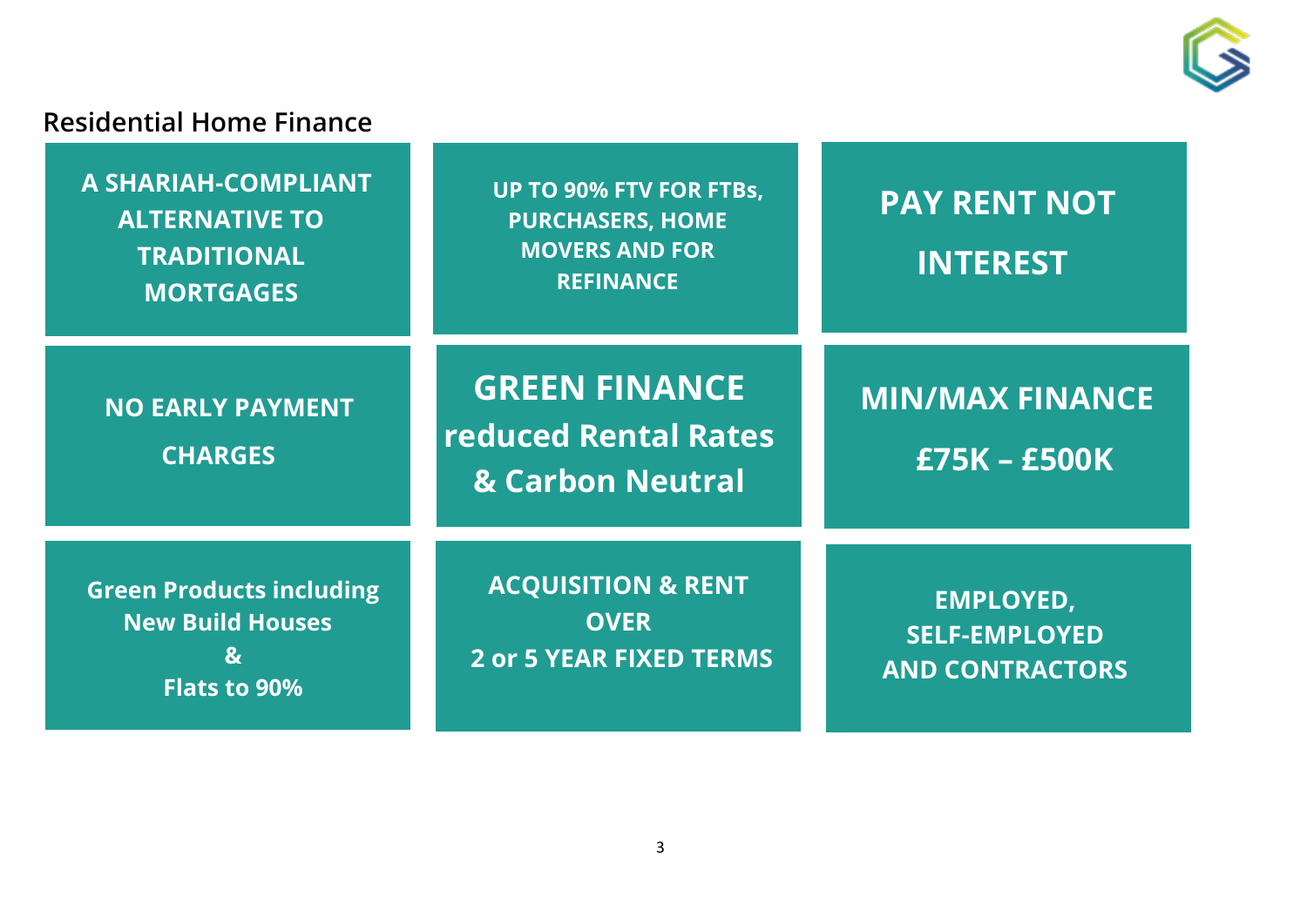

# **HPP Product Criteria - Higher FTV**

|                            | <b>HPP Home Finance - UK Residents</b>                                                                                                                                                                                                                                                                                                                                             |
|----------------------------|------------------------------------------------------------------------------------------------------------------------------------------------------------------------------------------------------------------------------------------------------------------------------------------------------------------------------------------------------------------------------------|
| <b>Financing</b>           |                                                                                                                                                                                                                                                                                                                                                                                    |
| Purpose                    | . Purchase or re-finance of main residence for own occupation.                                                                                                                                                                                                                                                                                                                     |
|                            | . Purchase or re-finance may be allowed within 6 months of purchase, but will be subject to enhanced underwriting checks.                                                                                                                                                                                                                                                          |
|                            | Debt consolidation and capital raising re-finance for business purposes and paying tax liabilities is not allowed.                                                                                                                                                                                                                                                                 |
| <b>Max FTV</b>             | . 90% up to £500K for purchase by first-time buyers (FTBs) only. Maximum of 90% FTV for New Build Flats. (A 'first-time buyer' is defined as someone that that has<br>never owned or been party to finance on a property in the UK or elsewhere).                                                                                                                                  |
|                            | . Maximum of 90% FTV for New Build Flats.                                                                                                                                                                                                                                                                                                                                          |
|                            | . 90% up to £500K for re-finance for any reason except debt consolidation, gambling, capital raising for business purposes or payment of tax liabilities. Acceptable<br>reasons include: Help to Buy, home improvements, £ for £ re-finance from existing provider, raising the deposit to be used for the purchase of a second<br>property/BTL/holiday home (but not time-share). |
|                            | • Unencumbered property re-finance is limited to 80% FTV and financed under our normal product terms. Unencumbered property to be re-financed above 80% and<br>up to 90% can be considered by referral only.                                                                                                                                                                       |
| <b>Financing Basis</b>     | Finance amount offered will be based on the purchase price or valuation, whichever is the lower.                                                                                                                                                                                                                                                                                   |
| <b>Payment options</b>     | Acquisition & Rent - higher FTV financing is only available on an Acquisition & Rent basis.                                                                                                                                                                                                                                                                                        |
| <b>Affordability Test</b>  | · Gatehouse Bank uses an affordability calculation to assess the maximum supportable finance, given the income and expenditure information provided by the<br>applicant.                                                                                                                                                                                                           |
|                            | Expenditure covers: basic essential expenditure, basic quality of living expenditure and committed expenditure assessed over 3 months.                                                                                                                                                                                                                                             |
| Min/Max Finance size       | £75k - £500K                                                                                                                                                                                                                                                                                                                                                                       |
| Min/Max Term               | • Min: 5 years                                                                                                                                                                                                                                                                                                                                                                     |
|                            | • Max: 35 years                                                                                                                                                                                                                                                                                                                                                                    |
| Additional<br>Requirements | All customers of the Bank must be able to read, speak and understand English to a level that they are fully aware of all obligations and requirements when entering any<br>financial arrangements with the Bank.                                                                                                                                                                   |
|                            | Applicant must have a UK current account for the duration of the financing to enable direct debit payment.                                                                                                                                                                                                                                                                         |
|                            | Bare Trust structures, Joint borrower sole proprietor or similar arrangements are not acceptable                                                                                                                                                                                                                                                                                   |
|                            | Green Products (UK Residents only) - To be eligible for the Green Rental Rate and Carbon Neutral incentives, all properties must have an EPC rating of A or B                                                                                                                                                                                                                      |
|                            |                                                                                                                                                                                                                                                                                                                                                                                    |
|                            |                                                                                                                                                                                                                                                                                                                                                                                    |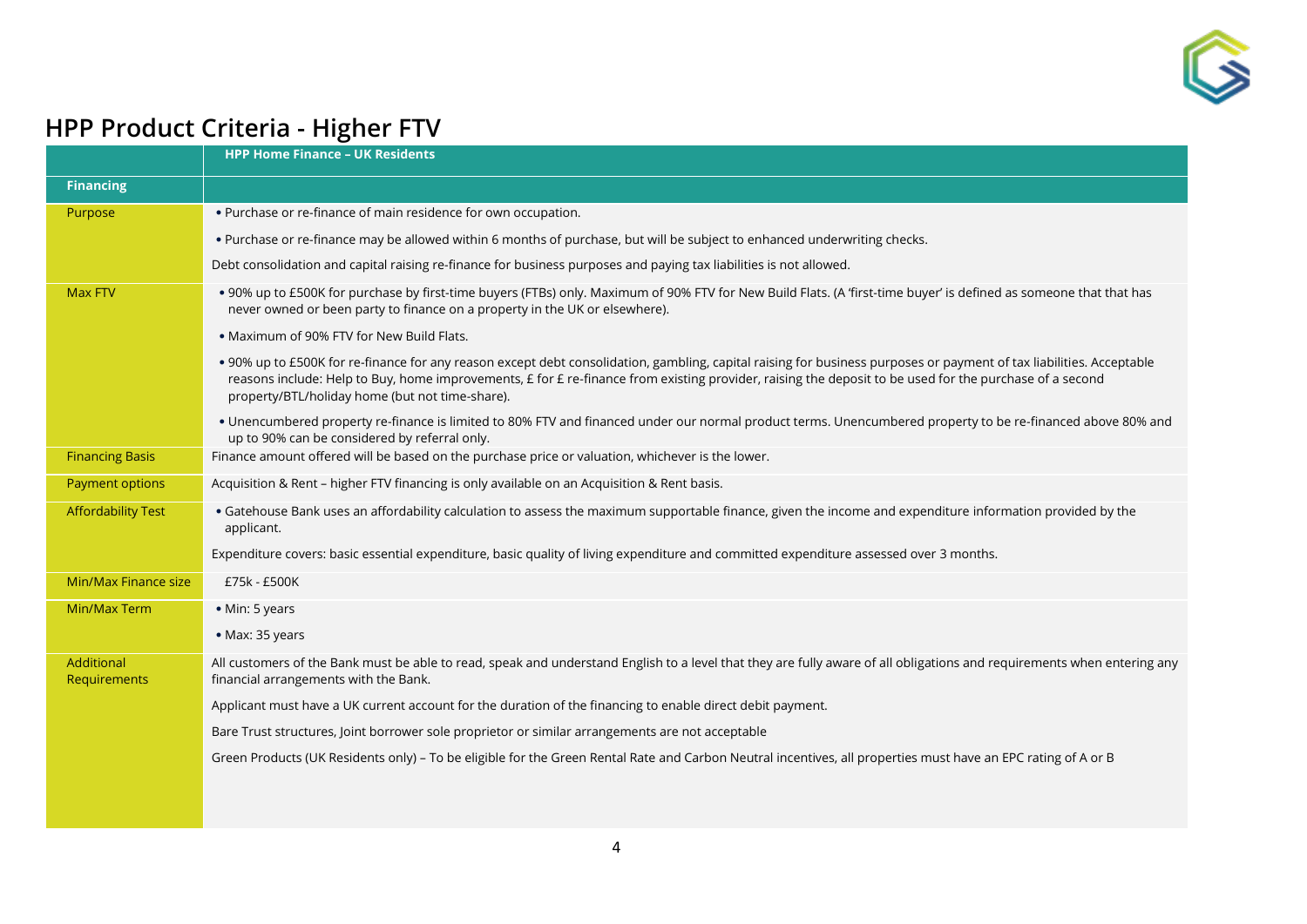

|                                                       | <b>HPP Home Finance - UK Residents</b>                                                                                                                                                                                                                                                                                                         |
|-------------------------------------------------------|------------------------------------------------------------------------------------------------------------------------------------------------------------------------------------------------------------------------------------------------------------------------------------------------------------------------------------------------|
| <b>Applicant</b>                                      |                                                                                                                                                                                                                                                                                                                                                |
| <b>Maximum Applicants</b>                             | 4 applicants (income considered from the two highest earning applicants only)                                                                                                                                                                                                                                                                  |
| Minimum Income                                        | Minimum income of main applicant £20,000 p.a. gross                                                                                                                                                                                                                                                                                            |
| Minimum Age                                           | 18 years                                                                                                                                                                                                                                                                                                                                       |
| <b>Maximum Age</b>                                    | 75 years at end of finance term or intended retirement age if earlier                                                                                                                                                                                                                                                                          |
| <b>Applicants Status</b>                              | Applications are expected to be in joint names where an applicant is in a legally sanctioned relationship (i.e. married or in a civil union). Joint owners of a property must<br>both be applicants on the finance application. However, re-finance applications may be considered on single application basis, if already owned in sole name. |
|                                                       | Where applicants are from different jurisdictions or have a different residency status the application will be processed using the lower FTV product (this includes the<br>Green product options).                                                                                                                                             |
|                                                       | Bare Trust structures, Joint borrower sole proprietor or similar arrangements are not acceptable                                                                                                                                                                                                                                               |
| <b>Employment</b>                                     |                                                                                                                                                                                                                                                                                                                                                |
| <b>Employed Income</b>                                | UK Nationals, EU Nationals & Foreign Nationals permanently residing in the UK:                                                                                                                                                                                                                                                                 |
| <b>Verification (Including</b><br>Directors with less | • 6 months continuous employment in the UK                                                                                                                                                                                                                                                                                                     |
| than $25%$<br>shareholding)                           | . Permanent employment over 3 months with the same employer in the UK                                                                                                                                                                                                                                                                          |
|                                                       | · Must not be under notice of termination or redundancy                                                                                                                                                                                                                                                                                        |
|                                                       | • 100% of - main salary, car allowance, London/City allowance, Overtime and commission (subject to terms), guaranteed bonus, second job - must be evidenced<br>for the past 12 months, NET rental income (SA302), housing allowance, State or occupational pension income subject to any age restrictions outlined elsewhere.                  |
|                                                       | . 50% of - Working and Child Tax Credits) / maintenance 'UK only' (confirmed by court order or CSA or 12 months' bank statements) / travel allowance and any<br>regular bonus (evidenced over the past 2-years).                                                                                                                               |
|                                                       | . Additional income such as Bursary (UK only & evidenced by Award letter), Dividend income from share portfolio evidenced by SA302.                                                                                                                                                                                                            |
|                                                       | . Other incomes and allowances may be considered (please refer).                                                                                                                                                                                                                                                                               |
|                                                       | . Applicants in probationary periods can be considered subject to conditions, dependent on career history (please refer). Applicants should have been in continuous<br>employment over the 12 months prior to the application, all of which must have been in the UK                                                                           |
|                                                       | <b>Evidence</b>                                                                                                                                                                                                                                                                                                                                |
|                                                       | . The latest P60 or March year end payslip (to evidence total earnings for previous year) and payslips covering the last month (subject to YTD figure evidencing<br>last 3 months)                                                                                                                                                             |
|                                                       | . In the event that the latest payslip doesn't provide evidence of the past 3 months income, then additional payslips/evidence of income will be required to<br>support the application such as salary certificates                                                                                                                            |
|                                                       | • A reference from current employer                                                                                                                                                                                                                                                                                                            |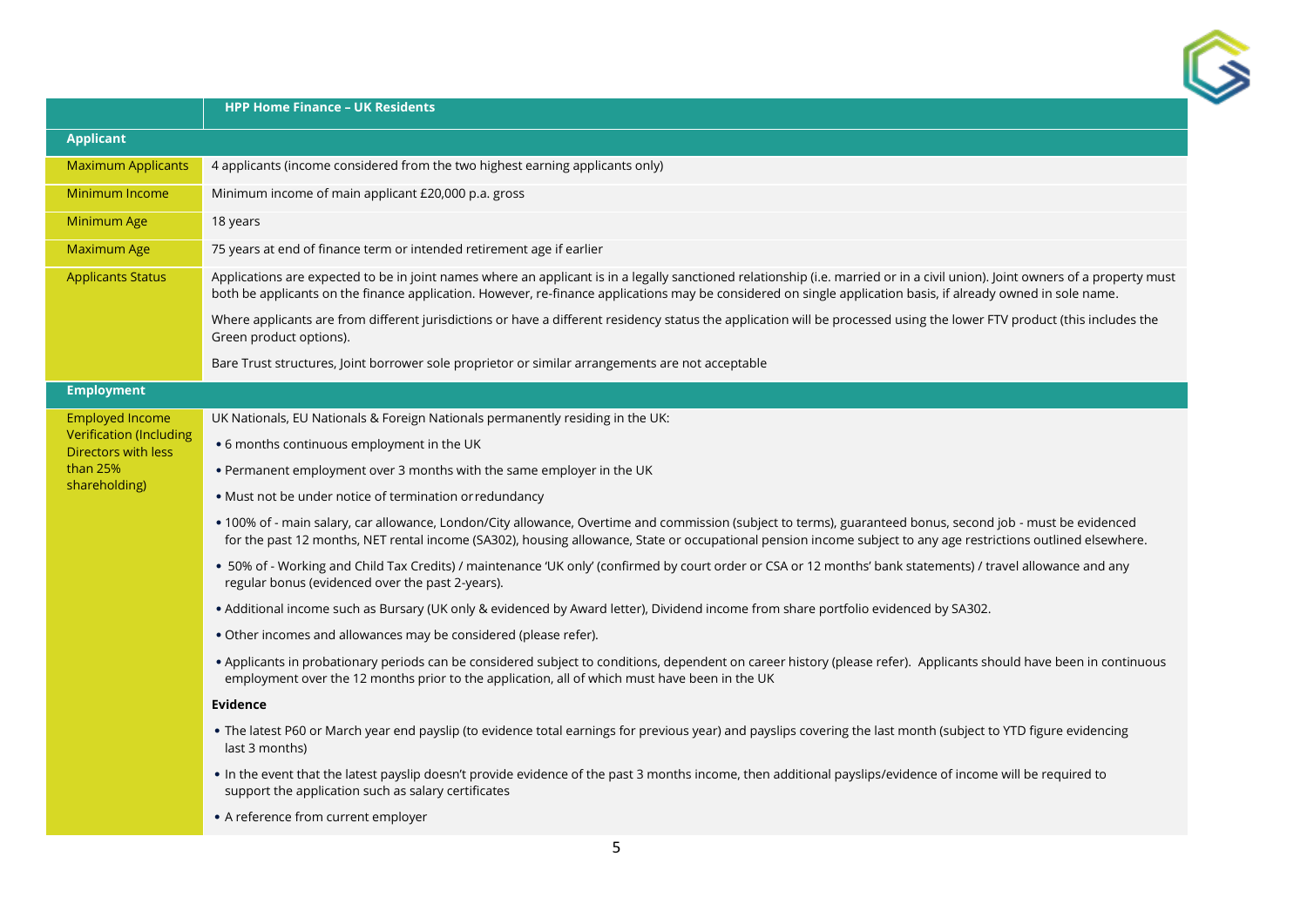

|                            | <b>HPP Home Finance - UK Residents</b>                                                                                                                                                                                                                            |
|----------------------------|-------------------------------------------------------------------------------------------------------------------------------------------------------------------------------------------------------------------------------------------------------------------|
|                            | • 3 months most recent personal bank statements showing salary credits                                                                                                                                                                                            |
|                            | • Proof of Pension Income required                                                                                                                                                                                                                                |
|                            | • Other requirements at the request of the underwriters                                                                                                                                                                                                           |
|                            | Handwritten documents will not be accepted                                                                                                                                                                                                                        |
| <b>Parental Leave</b>      | . Return to work income from Parental Leave can be used for affordability purposes                                                                                                                                                                                |
|                            | <b>Evidence</b>                                                                                                                                                                                                                                                   |
|                            | • Letter from employer to confirm return date and income                                                                                                                                                                                                          |
|                            | . Most recent Bank statement showing salary credit or statutory maternity pay                                                                                                                                                                                     |
|                            | . Savings to demonstrate ability to cover HPP & living expenses during parental leave period                                                                                                                                                                      |
| <b>Self Employed</b>       | UK Nationals, EU Nationals & Foreign Nationals permanently residing in the UK:                                                                                                                                                                                    |
| <b>Income Verification</b> | Self-employed applicants will need to have a minimum of two years of self-employment in the same business and provide suitable proof of income.                                                                                                                   |
|                            | An applicant will be classed as self-employed if they fall into one of the following categories:                                                                                                                                                                  |
|                            | • Sole Trader, Partner in a firm, Member of a LLP, Any director with 25% or more shareholding in a business                                                                                                                                                       |
|                            | . Income will be calculated based on average of the last 2 years net profit / or other remuneration depending on applicants self-employed classification. Any large<br>fluctuations in income (up or down) will require a full explanation.                       |
|                            | <b>Evidence</b>                                                                                                                                                                                                                                                   |
|                            | • Last 2 Years SA302's                                                                                                                                                                                                                                            |
|                            | . Accountants Certificate (from suitably qualified accountant) detailing the accounts and confirming all tax liabilities (personal and business) are up to date                                                                                                   |
|                            | If only trading for 2 years, minimum 1 year SA302 with suitable accountant's reference will be required                                                                                                                                                           |
|                            | . Self-employed - 3 months most recent personal bank statements and 3 months most recent business bank statements                                                                                                                                                 |
|                            | · Directors (Private Limited Companies - less than 25% shareholding regarded as employed) - 3 most recent salary slips (and average dividend over last 2 years)<br>and 3 months personal bank statements. If more than 25% shareholding treated as self-employed. |
|                            | All documents must be the most recent available                                                                                                                                                                                                                   |
| Contractor                 | . Current contract must have been running for at least 6 months and applicant has proof of contracting for a minimum of 12 months.                                                                                                                                |
|                            | . Minimum 12 months employment prior in the same line of work if the contract has more than 6 months to run.                                                                                                                                                      |
|                            | . Minimum 2 years employment prior in the same line of work if the contract has less than 6 months to run.                                                                                                                                                        |
|                            | . Applicants being paid via an umbrella company paying their tax and NI are acceptable.                                                                                                                                                                           |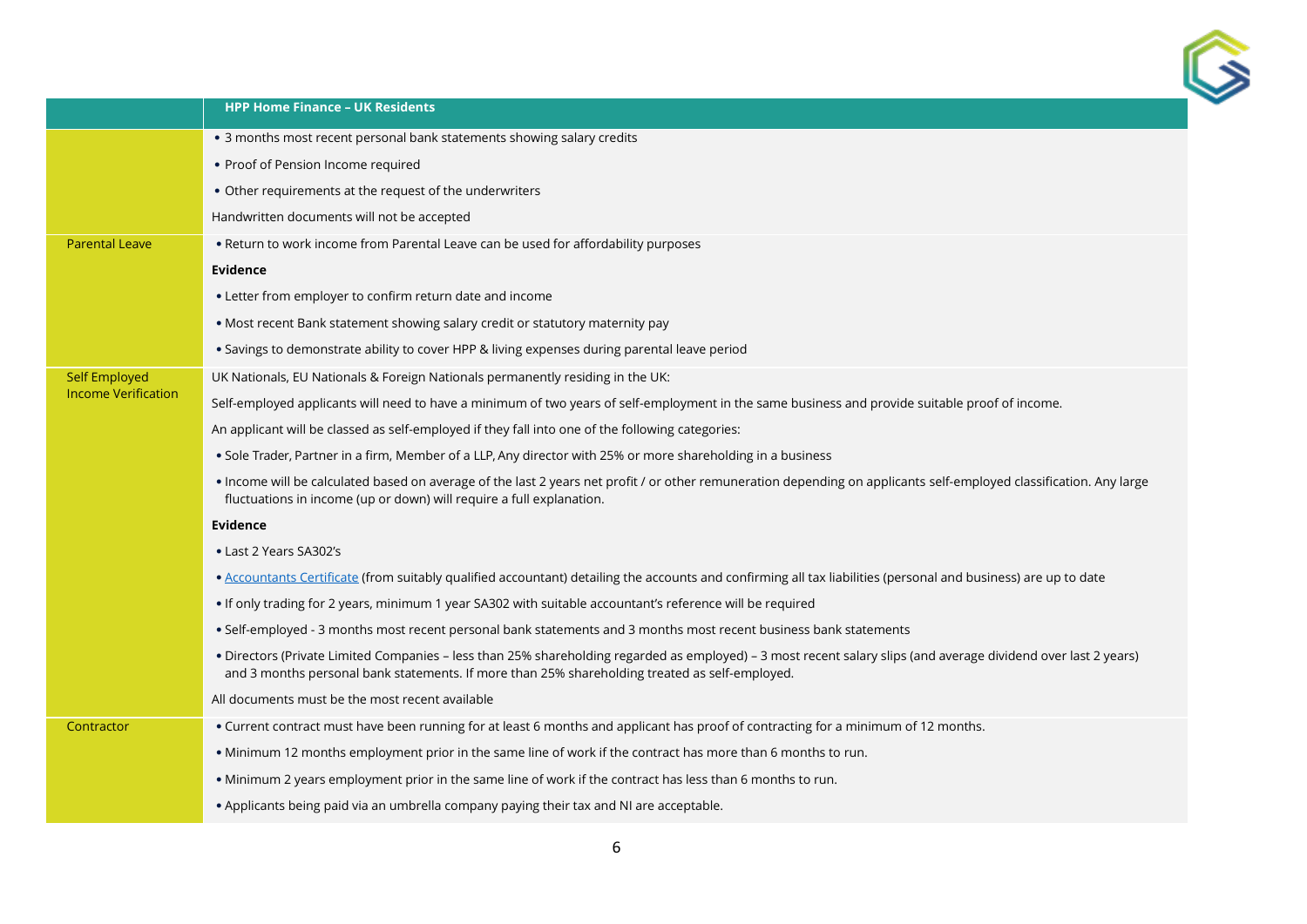

|                              | <b>HPP Home Finance - UK Residents</b>                                                                                                                                                                                                            |
|------------------------------|---------------------------------------------------------------------------------------------------------------------------------------------------------------------------------------------------------------------------------------------------|
|                              | Evidence                                                                                                                                                                                                                                          |
|                              | • Signed copy of existing contract.                                                                                                                                                                                                               |
|                              | . Evidence of same line of work previous to contract such as bank statements / pay slips / contracts.                                                                                                                                             |
|                              | . Most recent Bank statement showing salary credit.                                                                                                                                                                                               |
|                              | . 3 months most recent personal bank statements and 3 months most recent business bank statements (if applicable).                                                                                                                                |
|                              | Fixed term contractors and temporary workers will be considered where the applicant has been employed for a minimum of 12 months in the same line of work and<br>the contract has a minimum of 6 months to run. Proof of income will be required. |
| Employment not<br>considered | Seasonally based, piece work and zero hours contracts will not be considered by the Bank for this product.                                                                                                                                        |
| <b>Deposit Details</b>       |                                                                                                                                                                                                                                                   |
| <b>Evidence of Deposit</b>   | Source of deposit -evidence is always required                                                                                                                                                                                                    |
|                              | <b>Evidence</b>                                                                                                                                                                                                                                   |
|                              | Savings or bank statements in the name of at least one of the applicants.                                                                                                                                                                         |
| <b>Gifted Deposits</b>       | . Non-repayable gifted deposits from a close relative are acceptable subject to interested party waiver.                                                                                                                                          |
|                              | . Close relative is defined as parent, child, grandparent, brother, sister, uncle/aunt, foster/adoptive parents or legal guardian and includes step-relatives.                                                                                    |
|                              | . Builder / developer deposits considered up to 5%, however, the applicant will be expected to provide a minimum of 10% from their own funds (meaning a<br>maximum facility of 85% FTV will be available, including to FTBs).                     |
|                              | . Vendor gifted deposits are not acceptable.                                                                                                                                                                                                      |
|                              | Evidence                                                                                                                                                                                                                                          |
|                              | . Receipts of completed Interested Party waiver for all gifted deposits will be required and the Bank reserves the right to ask for proof of the source of funds.                                                                                 |
|                              | For more information on gifted deposits, please refer to the following documents on the Bank's website: Gifted Deposit Guidance and Gifted Deposit Declaration of<br>Source of Funds.                                                             |
| <b>Credit History</b>        | . No Bankruptcy, Debt Relief Order or IVA in last 3 years.                                                                                                                                                                                        |
|                              | • No CCJ's in last 3 years.                                                                                                                                                                                                                       |
|                              | . No missed mortgage or other property finance payments over the last 12 months.                                                                                                                                                                  |
|                              | . No voluntary/ enforced possession.                                                                                                                                                                                                              |
|                              | . No default in last 12 months, max 1 default of up to £100 between months 13 to 36 and must be satisfied before submitting an application for finance.                                                                                           |
|                              | . Where defaults, whether settled or not, relate to Communication companies these will be disregarded as part of the underwriting credit assessment up to a                                                                                       |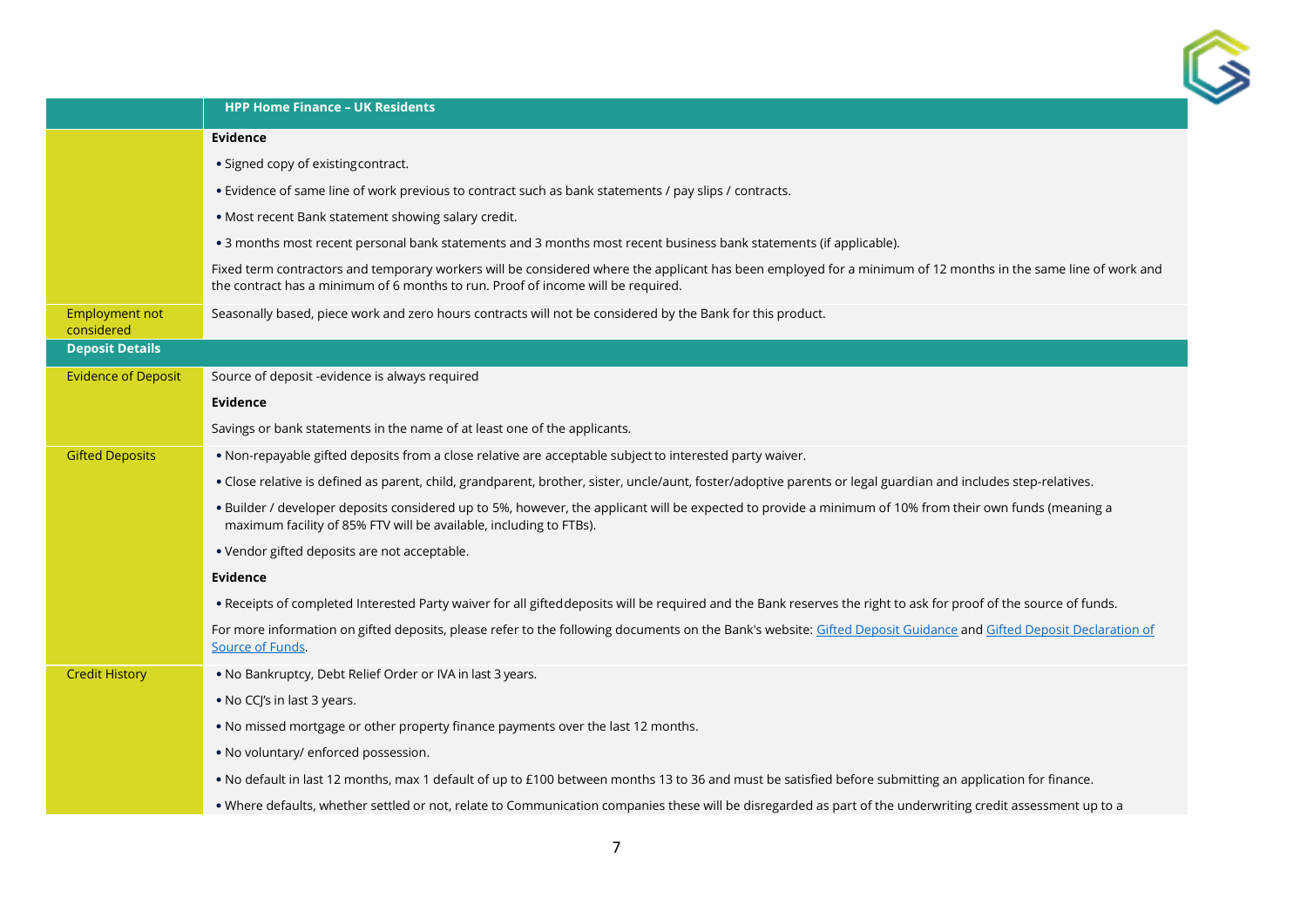

|                                                               | <b>HPP Home Finance - UK Residents</b>                                                                                                                                                                                                         |
|---------------------------------------------------------------|------------------------------------------------------------------------------------------------------------------------------------------------------------------------------------------------------------------------------------------------|
|                                                               | maximum of £100 in total regardless of when they were registered.                                                                                                                                                                              |
|                                                               | Maximum status 2 on any account in last 24 months and up to date for last 6 months. This includes mobile phone/communications arrears. Cases outside this clause<br>only may be considered by referral.                                        |
| <b>Finance Criteria</b>                                       |                                                                                                                                                                                                                                                |
| <b>Existing Mortgage/</b><br>Financing                        | Most recent mortgage / home finance statement, plus proof of payments since.                                                                                                                                                                   |
| <b>ID &amp; Residency</b>                                     |                                                                                                                                                                                                                                                |
| Applicant Proof of ID<br>and Residence                        | For a detailed list showing ID requirements and proof of residency for applicants that are acceptable to the Bank, please refer to our document Gatehouse ID<br>Requirements on the Bank's website.                                            |
| <b>Applicant Residency</b><br><b>Status &amp; ID Evidence</b> | Where applicants are from different jurisdictions or have a different residency status the application will be processed using the lower FTV product (this also applies to<br>Green products).                                                 |
|                                                               | UK Nationals resident in the UK:                                                                                                                                                                                                               |
|                                                               | • Maximum FTV: 90% including FTBs (subject to FTV limits stated elsewhere)                                                                                                                                                                     |
|                                                               | • Acceptable applicants:                                                                                                                                                                                                                       |
|                                                               | - UK Nationals - (90% FTV including FTBs)                                                                                                                                                                                                      |
|                                                               | - EEA / EU Nationals with 'Settled status' - 5 years UK residency (indefinite leave to remain under the EU Settlement Scheme) - Maximum FTV: 90% including FTBs<br>(subject to FTV limits stated elsewhere)                                    |
|                                                               | - EEA / EU Nationals with 'Pre-Settled status' - under 5 years UK residency with at least 12 months remaining on leave to remain - (Maximum 85% FTV including FTBs)                                                                            |
|                                                               | - Foreign Nationals permanently resident in the UK and with indefinite leave to remain - 90% (including FTBs and subject to FTV limits stated elsewhere)                                                                                       |
|                                                               | - Foreign Nationals permanently resident in the UK - with at least 12 months unexpired on their UK Visa at time of application - (Maximum 85% FTV, including FTBs)                                                                             |
|                                                               | • Evidence required:                                                                                                                                                                                                                           |
|                                                               | - UK Nationals - valid UK passport or Driving Licence                                                                                                                                                                                          |
|                                                               | - EEA / EU Nationals with 'Settled status'- valid EEA / EU passport                                                                                                                                                                            |
|                                                               | - EEA / EU Nationals with 'pre-Settled status' - valid EEA / EU passport with 12 months remaining at date of application                                                                                                                       |
|                                                               | - All EEA / EU Nationals who:                                                                                                                                                                                                                  |
|                                                               | . Relocated to the UK prior to 31 July 2021 - either a Valid 'Share Code' (Details to view and prove the immigration status provided by the Home Office), or a<br>valid UK Visa / Biometric Resident Permit Card, which needs to be certified. |
|                                                               | · Relocated to the UK from 1 August 2021 - a letter from the Home Office, or a valid UK Visa / Biometric Resident Permit Card, which needs to be certified.                                                                                    |
|                                                               | - Foreign National - valid UK Visa with at least 12 months unexpired at the point of application together with a valid Passport                                                                                                                |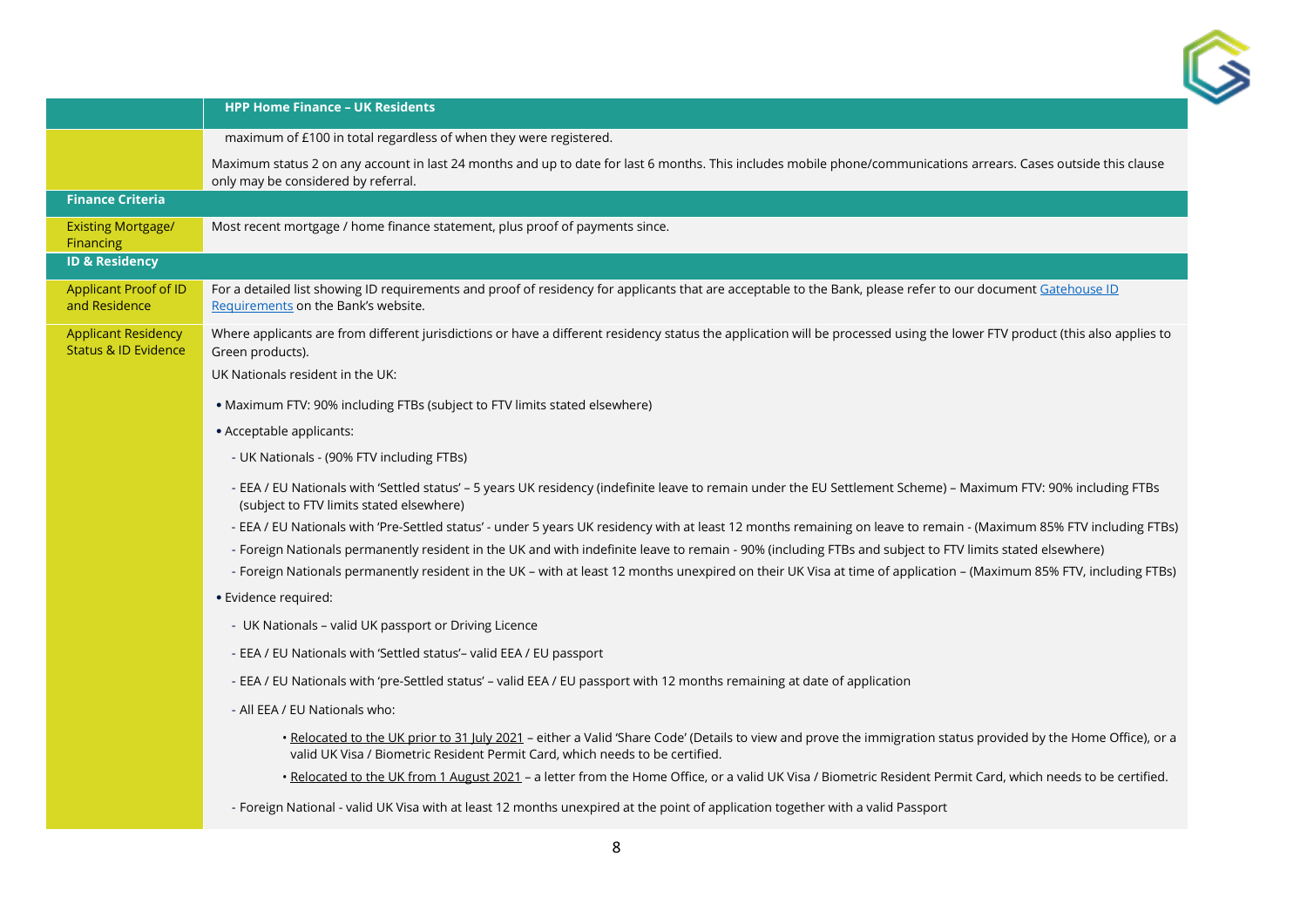

|                                          | <b>HPP Home Finance - UK Residents</b>                                                                                                                                                                                                                                                                                                                                                                                                                   |
|------------------------------------------|----------------------------------------------------------------------------------------------------------------------------------------------------------------------------------------------------------------------------------------------------------------------------------------------------------------------------------------------------------------------------------------------------------------------------------------------------------|
|                                          | • Additional requirements for Foreign Nationals and EEA / EU Nationals with 'Pre-settled' status:                                                                                                                                                                                                                                                                                                                                                        |
|                                          | - Applicants must have been a resident in the UK for last 6 months consecutively at the time of application                                                                                                                                                                                                                                                                                                                                              |
|                                          | - Applicants must have 12 months continuous employment history; of which, at the time of application, the last 6 months must be in the UK                                                                                                                                                                                                                                                                                                                |
|                                          | - Applicant's UK contract of employment                                                                                                                                                                                                                                                                                                                                                                                                                  |
|                                          | . Where an applicant holds dual nationality, proof of all nationalities must now be provided when uploading the proof of ID documentation                                                                                                                                                                                                                                                                                                                |
|                                          | Terms and requirements may differ according to status - for more detailed information please refer to our document Gatehouse ID Requirements on the Bank's<br>website.                                                                                                                                                                                                                                                                                   |
| Ensure that all                          | . Valid and in date (statements and utility bills must not be older than 90 days) and certified as true copies and likeness if photo ID                                                                                                                                                                                                                                                                                                                  |
| Documents are:                           | . Named, signed and dated by approved certifiers only (FCA / PRA authorised introducer or a professional covered by the AML legislation)                                                                                                                                                                                                                                                                                                                 |
| Applicants not<br>considered             | Gatehouse Bank will not provide finance to applicants with diplomatic immunity, and all applicants will be checked for inclusion on financial sanction and Politically<br>Exposed Persons (PEPs) lists.                                                                                                                                                                                                                                                  |
| <b>Property</b>                          |                                                                                                                                                                                                                                                                                                                                                                                                                                                          |
| Location                                 | England and Wales                                                                                                                                                                                                                                                                                                                                                                                                                                        |
| Tenure                                   | Freehold and Leasehold (Lease must have a minimum of 70 years remaining at time of application and 40 years remaining at the end of the chosen term)                                                                                                                                                                                                                                                                                                     |
| <b>Property Type</b>                     | Standard Residential only                                                                                                                                                                                                                                                                                                                                                                                                                                |
| <b>Valuation Basis</b>                   | Market Value or Purchase Price - whichever is the lower                                                                                                                                                                                                                                                                                                                                                                                                  |
| <b>Minimum Property</b><br>Value         | £84,000 (at 90% FTV)                                                                                                                                                                                                                                                                                                                                                                                                                                     |
| Property types<br>acceptable as security | For more information on the property types acceptable as security, please refer to our document Home Finance Property Types - Guidance Notes for<br>Intermediaries on the Bank's website. Please note this list is not exhaustive and if unsure about the suitability of any property as security, you should contact the Bank<br>or your BDM.                                                                                                           |
|                                          | Green Option - properties with an EPC rating of A or B receive a reduction of 0.10% on the rental rate, plus measures will be taken by the Bank to ensure property<br>emissions are made carbon neutral for the full 2 or 5 year initial fixed term. This incentive is based on the average consumption of gas and electricity of an average UK<br>home and is operated through a partnership with a leading environmental conservationist organisation. |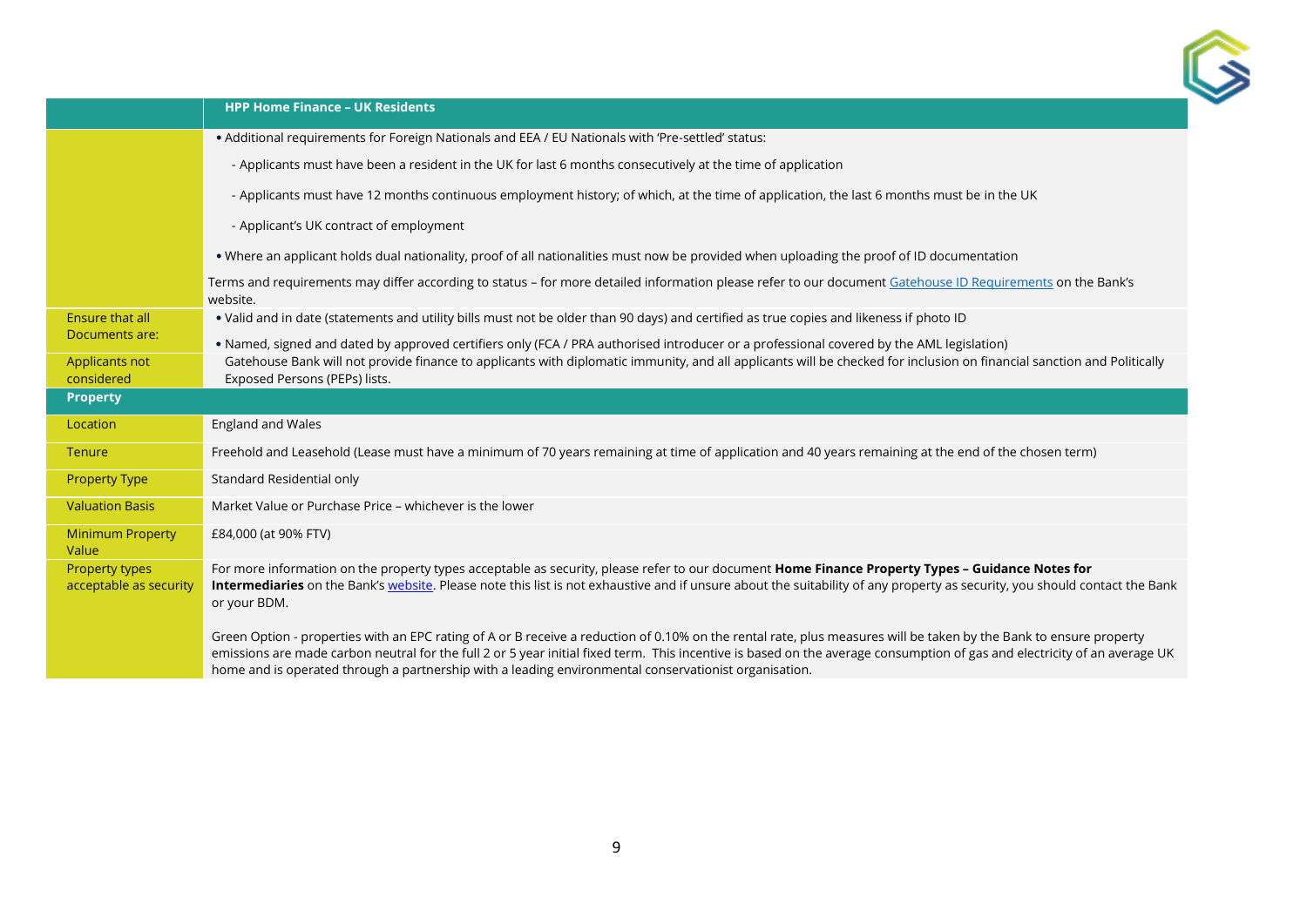#### **Valuation and Product Fees**



| <b>Property Value</b>   | <b>Valuation Fee (Including VAT)</b> |
|-------------------------|--------------------------------------|
| Up to £100,000          | £192                                 |
| £100,000 - £150,000     | £230                                 |
| £150,001 - £200,000     | £252                                 |
| £200,001 - £250,000     | £308                                 |
| £250,001 - £300,000     | £322                                 |
| £300,001 - £350,000     | £364                                 |
| £350,001 - £400,000     | £406                                 |
| £400,001 - £500,000     | £448                                 |
| £500,001 - £600,000     | £476                                 |
| £600,001 - £700,000     | £518                                 |
| £700,001 - £800,000     | £567                                 |
| £800,001 - £900,000     | £644                                 |
| £900,001 - £1m          | £707                                 |
| £1m - £1.25m            | £735                                 |
| £1.25m - £1.5m          | £770                                 |
| £1.5m - £1.75m          | £910                                 |
| £1.75m - £2m            | £1,050                               |
| £2,000,001 - £2,500,000 | £1,200                               |
| £2,500,001 - £3,000,000 | £1,700                               |
| £3,000,001 - £4,000,000 | £2,200                               |
| £4,000,001 - £5,000,000 | £2,900                               |
| Re-inspection Fee       | £180                                 |
| Product fees:           | £999 UK RESIDENTS ONLY               |

**For more information, please contact our Residential Property Finance Team:**

**Thomas Humphreys** *Telephony BDM*  T: +44 (0) 20 7070 6962 E[: thomas.humphreys@gatehousebank.com](mailto:thomas.humphreys@gatehousebank.com)

**Tol Mulka** *Telephony BDM*  T: +44 (0) 8000 356 544 E[: tol.mulka@gatehousebank.com](mailto:tol.mulka@gatehousebank.com)

**Tyler O'Sullivan** *Telephony BDM*  T: +44 (0) 20 7070 6951 E[: tyler.sullivan@gatehousebank.com](mailto:tyler.sullivan@gatehousebank.com)

**Chris Proudfoot** *Business Development Manager - East Midlands, North West and North East of England, Yorkshire and The Humber Regions.* M: +44 (0) 7593 446 190 E[: chris.proudfoot@gatehousebank.com](mailto:chris.proudfoot@gatehousebank.com)

**Zeenat Shaffi**

*Business Development Manager - South East England Region and South London* M: +44 (0) 7803 409 086 E[: zeenat.shaffi@gatehousebank.com](mailto:zeenat.shaffi@gatehousebank.com)

**Emma Kelman** *Business Development Manager - South West England Region and South London* M: +44 (0) 7507 909 686 E[: emma.kelman@gatehousebank.com](mailto:emma.kelman@gatehousebank.com)

**Kitt Makwana** *Key Account Manager* M: +44 (0) 7715 078 264 E[: kitt.makwana@gatehousebank.com](mailto:kitt.makwana@gatehousebank.com)

**Lottie Clayton** *Head of Intermediary Sales* M: +44 (0) 7851 249 352 E: [charlotte.clayton@gatehousebank.com](mailto:charlotte.clayton@gatehousebank.com)

The Bank reserves the right to request any further information it requires in order to make a decision.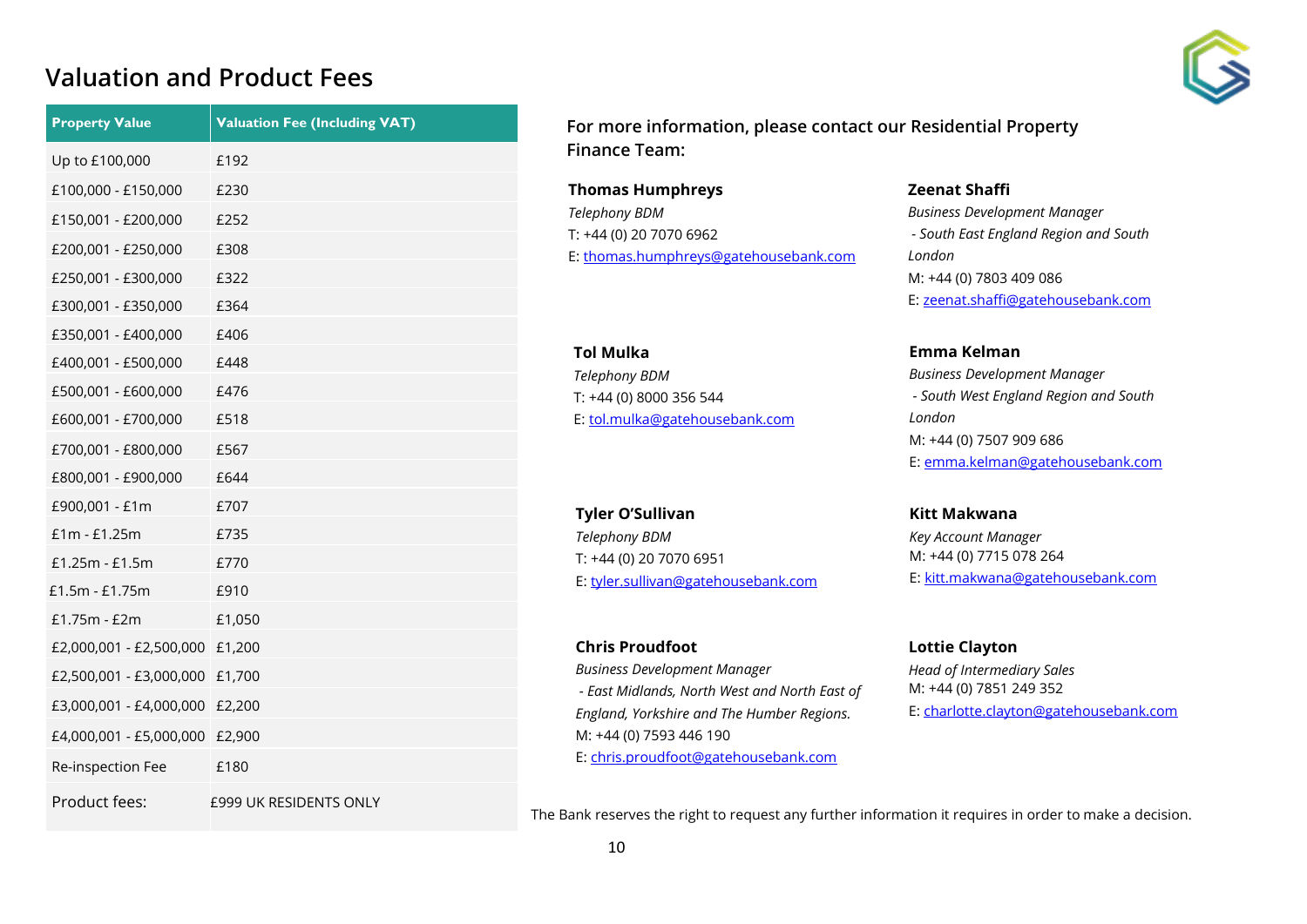## **How does it work?**



Our Acquisition & Rent Diminishing Musharakah product in an arrangement between the Bank and the applicant. Both the applicant and the Bank will each contribute a percentage towards the purchase or refinance of a residential property. For example, the Bank may contribute 75% and the applicant 25% of the purchase price (for refinances, and the applicant's contribution is the equity in the property).

The Bank will lease its share in the property to the applicant for the duration of the finance term.

Over the finance term, the applicant will make monthly acquisition instalments through which the Bank will sell its share of the property to the applicant. With each acquisition instalment, the Bank's share in the property diminishes while the applicant's share increases.

While the acquisition instalments are being made, the Bank will charge the applicant rent for the use of its share of the property, the rent is calculated according to the respective shares owned.

Following the applicant's acquisition of all the Bank's share, either at the end of the agreed term or upon early purchase of the Bank's share, whichever is earlier, the Bank will transfer the full ownership of the property to the applicant.

#### **Notes:**

- At the end of the term, administration fees are payable in accordance with the Bank's standard Tariff of Charges to cover the Bank's administration costs.
- No early settlement penalties are payable when the Bank's share is purchased by the Customer before the end of the agreed term.

The Customer is responsible for their own solicitor costs, stamp duty and other conveyancing charges (such as land registry fees) at outset and on settlement.